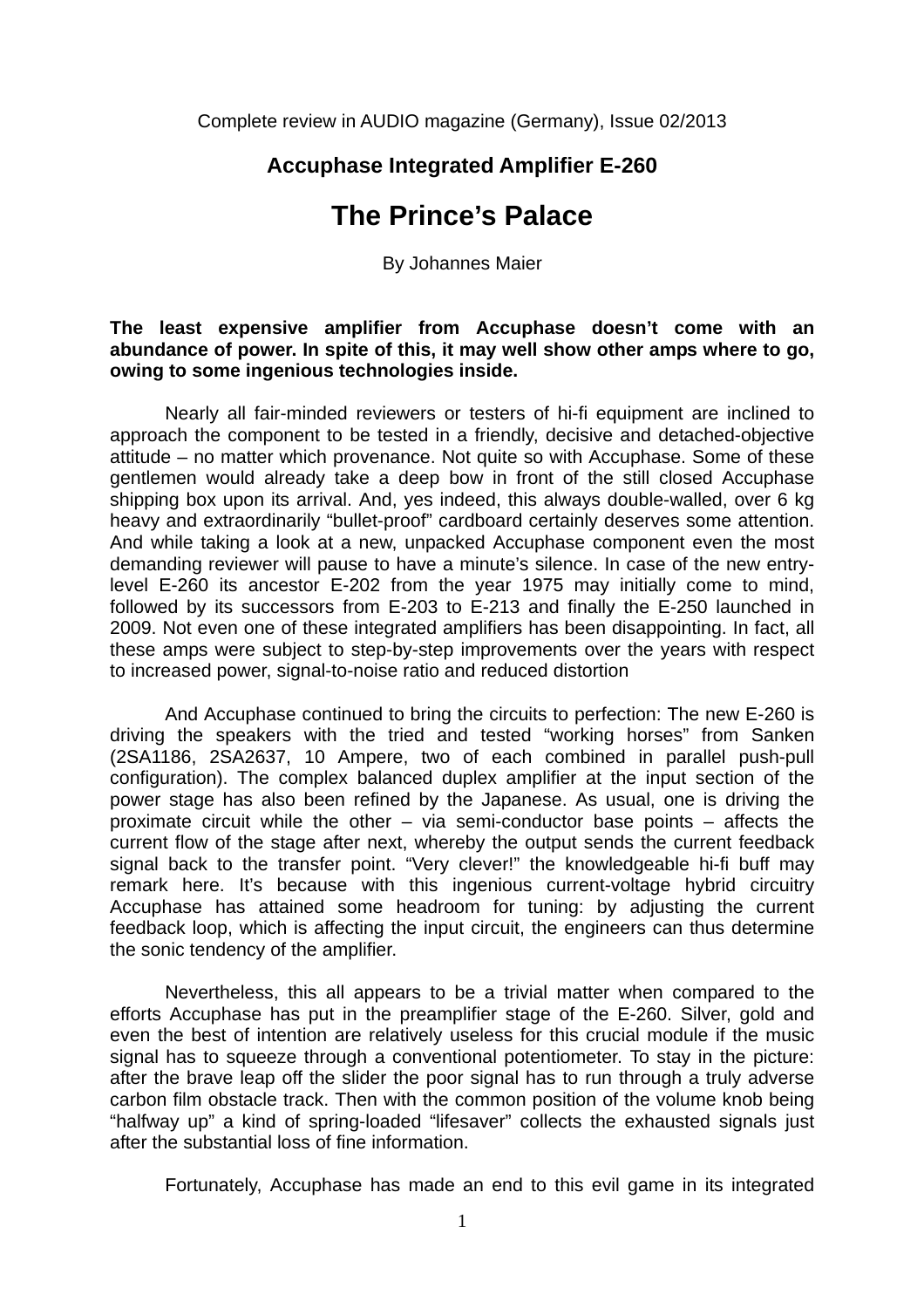amps and preamplifiers launched in recent years and also in the new E-260. Left and right input signals are initially sent to five buffer amplifiers in parallel configuration. Five of them because they are on one side to achieve a significantly higher signal-tonoise ratio (the noise level is increasing randomly, the musical information however as scheduled) and on the other side to drive the novel control circuitry named "Accuphase Analog Vari-gain Amplifier" (AAVA) with ample impact. On the respective circuit board a large number of professional ICs are already waiting for the invigorated input signals in order to divide them by means of 72 precision resistors into different portions – large, medium and also very small ones. Depending on the position of the volume knob the internal computer and ICs are adding from these portions a specific current flow in nearly infinite gradations. The current flow is not only controlling the following stage but is to put more or less life into it by variations of gain. Hence, this sophisticated amplification stage is not constantly under full thrust but adapts itself automatically, i.e. it sometimes behaves like a small, respectively quiet and low-distortion dwarf and at other times like a giant. In other words, it adapts a constantly wide dynamic window to the actual situation of the music signal. This principle is to yield an essential advantage when compared to conventional potentiometers in which – owing to its inherent damping properties – the finest musical signals are commonly masked by the noise.

### **Volume control without loss of fine details**

From the theory we cannot but emphatically praise AAVA. And our test lab has also been marvelling at the excellent specifications of this unique circuitry. Similar results may only be achieved with a much more expensive solution, namely by employing so-called vari-transformers as have been implemented by the Greek manufacturer Ypsilon in its reference preamplifier PST 100 (see AUDIO 12/2012). It's however without question that Accuphase has set a more practical benchmark here. With the reassuring feeling that the Japanese have well done their homework, we have a look also at the other features of this integrated. Like for instance the large power meters on the front panel and the display in the centre beneath the Accuphase logo, which is to indicate the volume level as numeric value, whereby the E-260 is the first one in Accuphase's entry-level range of integrated amplifiers that has been equipped with such a display.

Principally, the indication of power in "dB" may only have an absolute meaning if measured by a dedicated laboratory resistor whilst during the daily work of the amp at up-and-down speaker impedances the meaning becomes relative. It can well be assumed that the owner of an Accuphase amp doesn't want to have this situation remedied by a giant processor inside but nonetheless would like to see some friendly signs of life by means of the logarithmic bouncing of the left and right meter needles.

 Line 1, 2, 3, Tuner, CD and Tape in and out – there is an abundance of solid RCA jacks as well as a set of XLR connectors (input L/R). They should however be used only "in case of emergency" because Accuphase has reserved the fully, i.e. 100% balanced "instrumentation" input amplifiers for the more expensive brothers of the E-260 and hence provided the latter with merely a standard IC for this purpose. Like the other members of the family the youngest also comes with a noble slot for Accuphase's dedicated option boards. It can be filled with valuables of the house like for example the phono module AD-20, which will certainly enlighten the heart of any vinyl aficionado. On the front panel the input can be switched between MM and MC pickup cartridges for a gain of 36 dB respectively 62 dB.

Others may opt for the DAC-30 board which via USB-B as well as optical and coaxial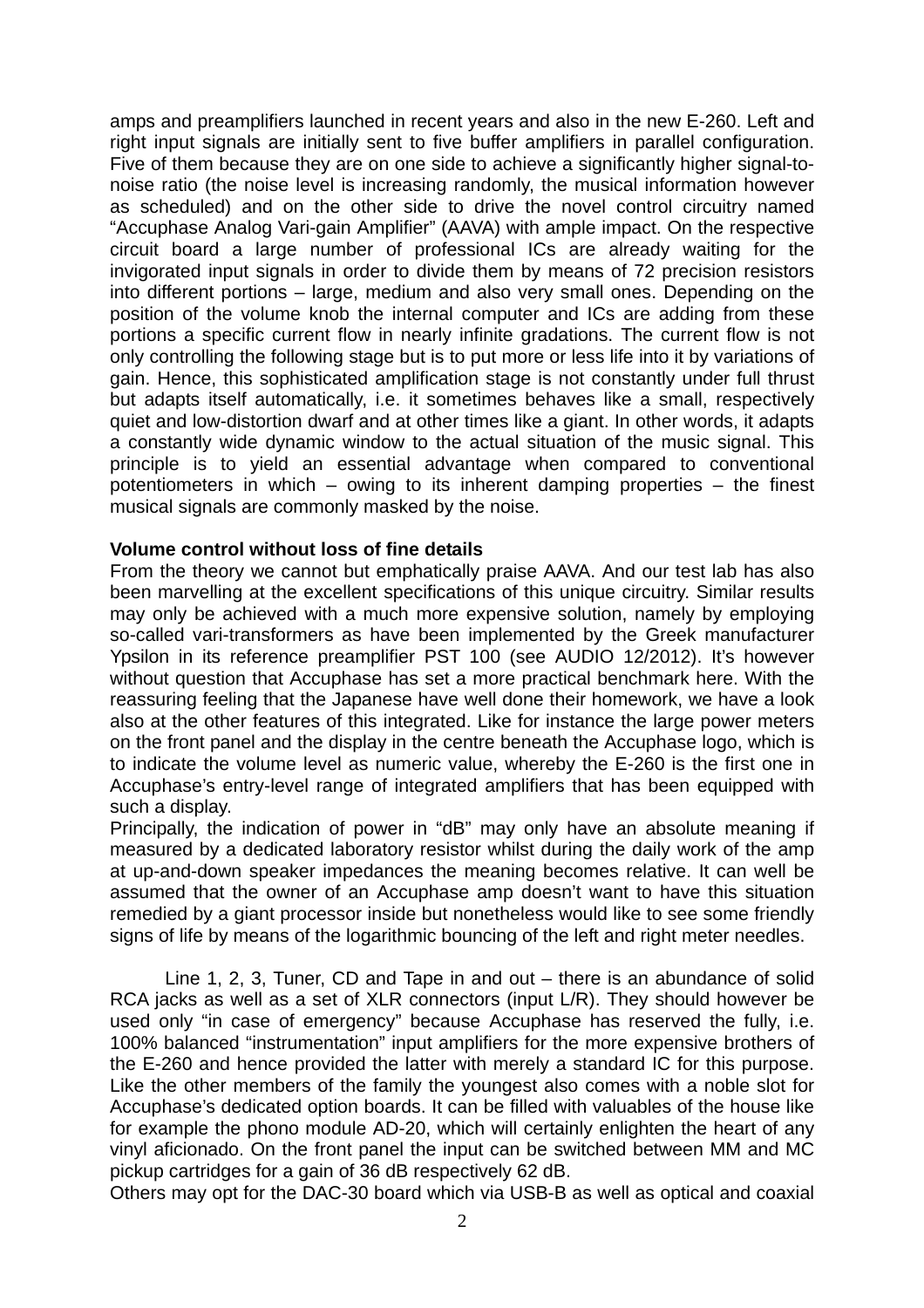inputs can receive digital signals in order to process them at a sampling rate between 32 kHz and 96 kHz and up to a resolution of 24 bit, whereby the coaxial input can provide an even faster rate of 192 kHz.

 No compromises: by simply pressing a button, the E-260 can internally be separated to a stand-alone AAVA-preamplifier as well as to a fancy power amp owing to the pre-out and external pre-in RCA jacks at the rear panel. Under certain conditions this will increase its practical value by quite a margin. And those who are missing some shiny metal on the speaker terminals should consider that neither eyes nor fingertips ought to be tickled by the electric output potential but rather have it sent to the speakers without any losses. Therefore Accuphase has donated a set of sufficiently large and handy rotary knobs which are easily fastened for secure contact. It also goes without saying that an appropriate supply of power was not forgotten. The two large electrolytic filtering capacitors (2 x 22,000 µF; made by the Japanese specialist Elna) and the mighty, encapsulated and absolutely silent power transformer give enough evidence of this and furthermore are emanating a kind of quietness and confidence.

 That's all well and good but, admittedly, the E-260 was initially causing a debate among us testers regarding its ease of operation and the many features. So what? There will certainly be some opportunities when not only grandpa wants to savour his music at rather low listening levels. Then everybody will be happy that the E-260 is able to augment trebles and basses, thus following the laws of physiologic hearing. And this can happen immediately by simply pressing the "Comp" button on the front. The canny high-end aficionado will appreciate the facility to inverse the deflexion of the speaker membranes by 180 degrees by pressing the "phase selector" button. He'll likewise find the "mono" function quite useful for the occasional speaker test. And he is to enjoy a sound so typical for Accuphase: no obstacles, snags or crowbars – instead the E-260 is rather going to welcome the listener with a gentle hug. As a consequence the sound is in the first placed perceived as being exceedingly warm, velvety and very cultivated.

#### **The E-260 sounds round, warm yet with fine resolution**

"Perhaps a tad too smooth", some of my colleagues remarked but they were to correct themselves pretty soon. So, when the Accuphase in combination with Sonics' "Allegra" put singer Ulita Kraus on stage nothing was missing – neither her body nor the movements of her lips. While inferior amps tend to be nervous here, the E-260 had Miss Kraus performing with ease yet still with resolute phrasing where appropriate. It's simply marvellous how this amp can audibly picture the metallic sheen of hi-hats and the virtual roundness of cymbals swinging about when beaten with drumsticks. The electronic piano comes over with delicate sweetness. The bass is keeping the pace in an unobtrusive manner but could as well be gruffly, bulgy, colourful, pushing or retarding whenever demanded by interpretation. Thus it is providing a reliable and splendid foundation of the rendered music. After having auditioned quite a few more disks it can well be stated that the E-260 was certainly not made for the brief fervent intoxication and likewise not for a cheering flying visit but rather for long and comfortable musical journeys.

## **Accuphase E-260: designed for delightful listening**

OK, the new RG-10 (see AUDIO 01/2013) from Symphonic Line, which however is twice as expensive as the E-260, was perhaps able to deliver more punch, volume